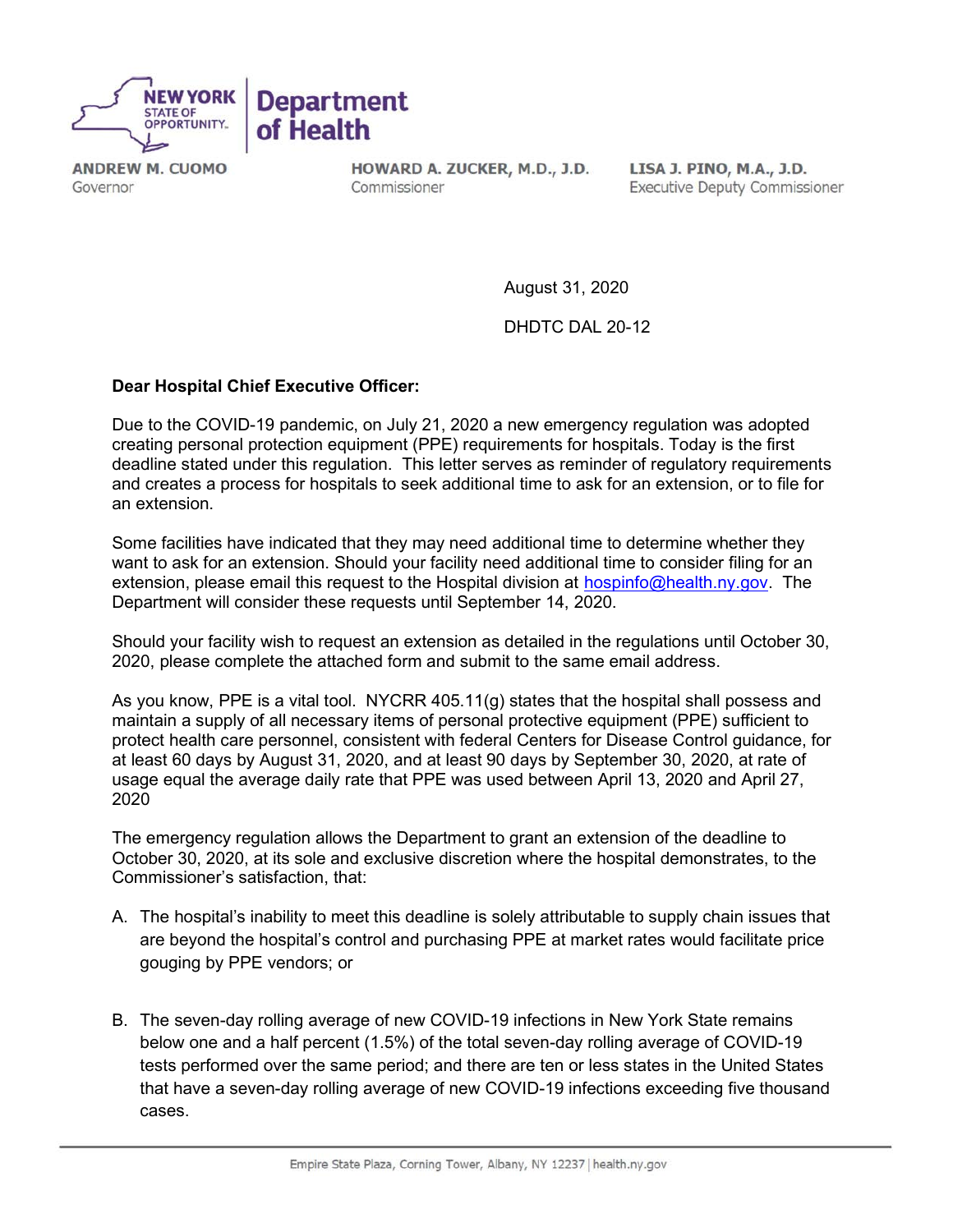Failure to possess and maintain such a supply of PPE may result in the revocation or suspension of the hospital's license; provided, however, that no such revocation or suspension shall be ordered unless the Department has provided the hospital with a fourteen day grace period, solely for a hospital's first violation of this section, to achieve compliance with the requirement set forth herein.

We hope the above information is helpful. We appreciate the efforts that have been made to comply with these requirements.

Sincerely,

Deirdre Astin, Director Division of Hospitals and Diagnostic and Treatment Centers Center for Health Care Provider Services and Oversight